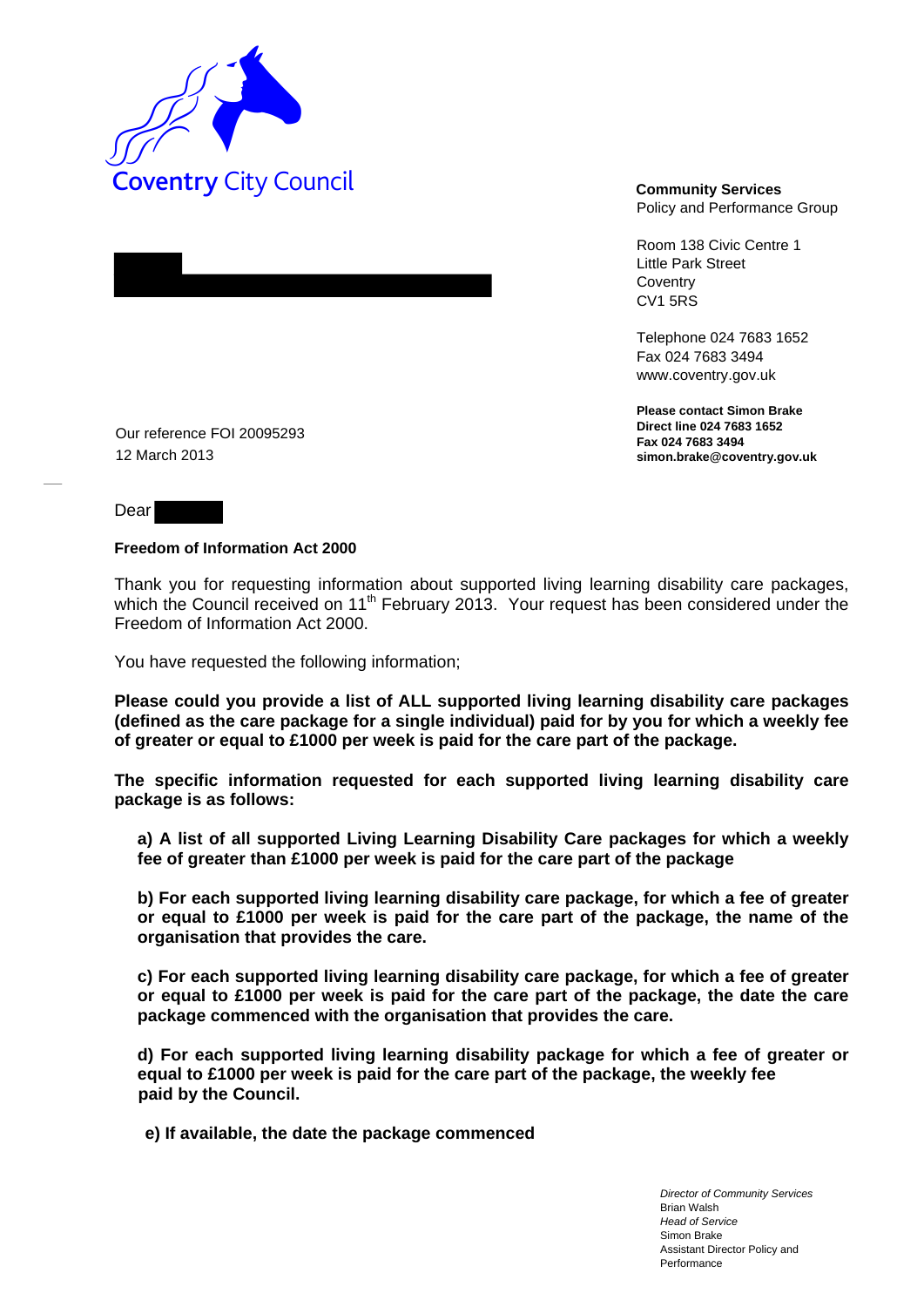Please see the attached spreadsheet.

Please note that the start date given for all of the care packages is the date the care package was last amended on the adult social care recording system. This could be a change of care hours or care provider. Therefore it is not possible to determine whether each of the dates listed is due to a change in the care provider.

## **f) The hourly rate paid for each of the packages**

Following reasonable enquiries, in respect of your question above it has been established that the Council does not hold the above information.

Consequently, we are unable to provide any information relating to the above, and are informing you as required per Section 1(1) (a) of the Act:

*"Any person making a request for information to a public authority is entitled to be informed in writing by the public authority whether it holds information of the description specified in the request".* 

The care packages listed in the spreadsheet are individually negotiated care packages and therefore the hourly rate is not routinely recorded.

Please note that most of the information that you request is owned by the Coventry City Council and subject to copyright protection. Under the Re-Use of Public Sector Information 2005 Regulations you are free to use this information for your own use or for the purposes of news reporting. However, any other type of re-use under the Regulations, for example; publication of the information or circulation to the public, will require permission of the copyright owner and may be subject to terms and conditions. For documents where the copyright does not belong to Coventry City Council you will need to apply separately to the copyright holder.

If you wish to apply to reuse the information you have requested or have any other issues relating to this request please do not hesitate to contact me.

I hope you feel that our response meets your request. However you have a right to make representations about the outcome or handling of your request – in the first instance this must be made in writing within 40 working days of the date of this letter, to the Council's Information Governance Team at:

Council House, Room 21a Lower Ground Floor Earl Street, Coventry. CV1 5RR [infogov@coventry.gov.uk](mailto:infogov@coventry.gov.uk)

If you have done the above but are still dissatisfied, you then have the right to apply directly to the Information Commissioner for a decision. The Information Commissioner can be contacted at:

Information Commissioner's Office Wycliffe House Water Lane Wilmslow Cheshire SK9 5AF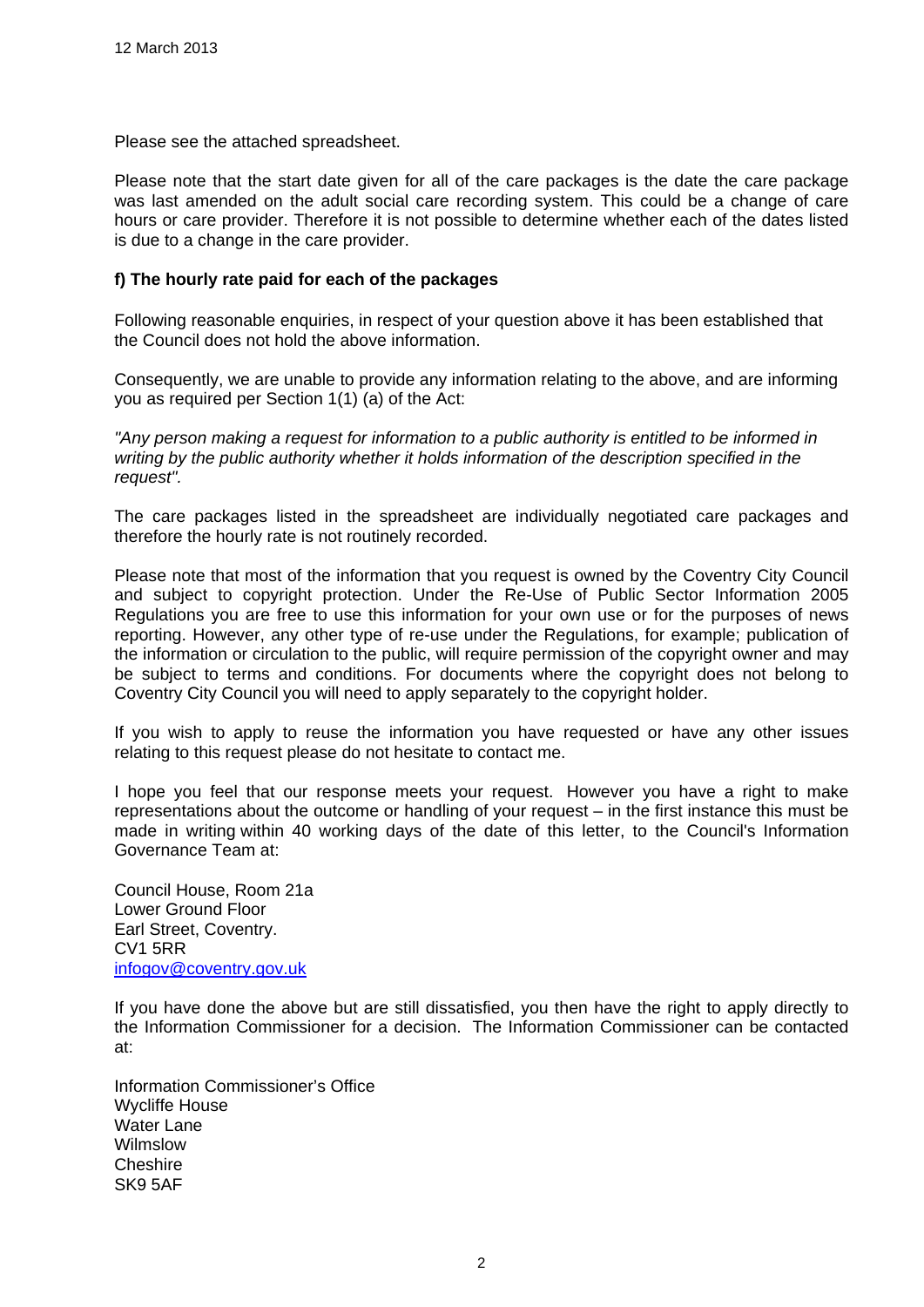12 March 2013

Yours sincerely

Simon Brake **Assistant Director Policy and Performance**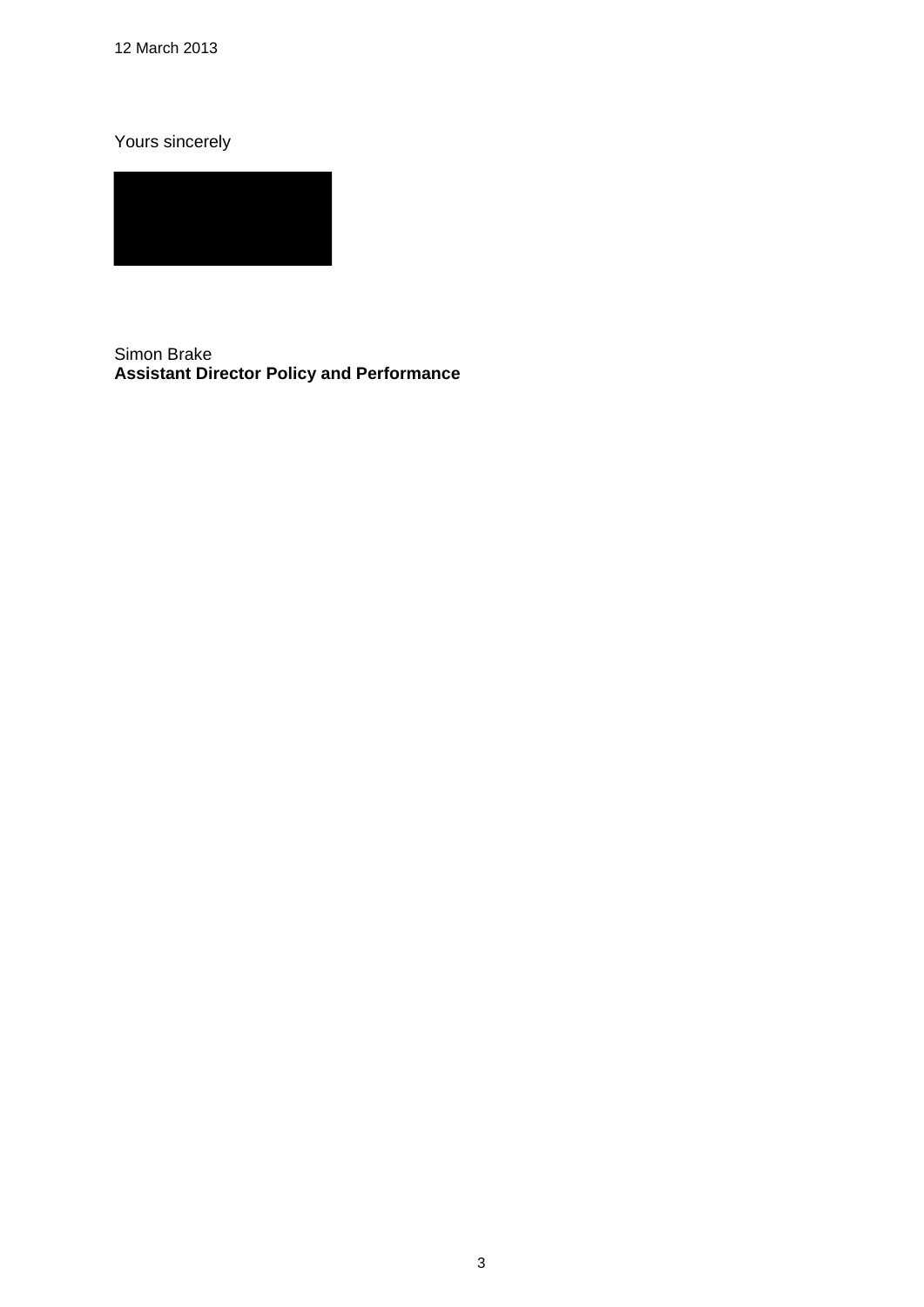## **LD Supported Living packages over £1000 ‐ FOI 20095293 March 2013**

| <b>Total</b>                |          |            | ILF (where |              | <b>Start date</b>    |                                        |
|-----------------------------|----------|------------|------------|--------------|----------------------|----------------------------------------|
| package                     |          |            | known) £   |              | (from latest         |                                        |
| (excl ILF)                  |          |            | not        |              | change in            |                                        |
| $2012/13 -$                 |          |            | included   |              | package this is      |                                        |
| as at                       |          |            | in total   | New in       | not neccesarily      |                                        |
| 19/11/12                    | LA       | <b>CHC</b> | cost       | year         | the provider)        | Provider                               |
| 1,006.32                    | 1,006.32 |            |            |              | 09/09/2012 Sevacare  |                                        |
| 1,029.90                    | 1,029.90 |            |            |              |                      | 05/08/2012 Individual Care Services    |
| 1,065.90                    | 1,065.90 |            |            |              |                      | 05/08/2012 Individual Care Services    |
| 1,073.70                    | 1,073.70 |            |            |              |                      | 03/10/2010 Essential Futures           |
| 1,162.50                    | 1,162.50 |            |            |              |                      | 03/07/2011 Lifepath trust              |
| 1,231.58                    | 1,231.58 |            |            |              |                      | 01/07/2012 Real Life Options           |
| 1,269.12                    | 748.68   | 520.44     | 390.20     |              |                      | 20/02/2012 Individual Support Services |
| 1,269.90                    | 1,269.90 |            |            |              |                      | 05/08/2012 Individual Care Services    |
| 1,270.52                    | 500.43   | 770.09     |            |              | 04/09/2011 Lifepath  |                                        |
| 1,278.50                    | 1,278.50 |            |            |              |                      | 03/10/2010 Essential Futures           |
| 1,279.08                    | 1,279.08 |            |            |              |                      | 30/01/2010 Essential futures           |
| 1,330.70                    | 1,330.70 |            |            |              |                      | 03/10/2010 Essential futures           |
| 1,357.62                    | 1,357.62 |            |            |              |                      | 03/10/2010 Real Life Options           |
| 1,368.00                    | 751.22   | 616.78     |            |              | 04/09/2011 Gettalife |                                        |
| 1,368.00                    | 751.22   | 616.78     |            |              | 04/09/2011 Gettalife |                                        |
| 1,378.03                    | 1,378.03 |            |            |              |                      | 31/03/2012 Essential Futures           |
| 1,420.30                    | 1,420.30 |            | 380.21     |              |                      | 05/08/2012 Individual Care Services    |
| 1,433.30                    | 1,433.30 |            |            |              |                      | 05/08/2012 Individual Care Services    |
| 1,503.25                    | 1,070.39 | 432.86     |            |              |                      | 03/10/2010 Essential Futures           |
| 1,564.82                    | 590.99   | 973.83     |            |              |                      | 26/12/2011 Lifepath trust              |
| 1,624.80                    | 1,624.80 |            |            |              |                      | 05/08/2012 Individual Care Services    |
| 1,662.50                    | 831.25   | 831.25     |            |              |                      | 03/10/2010 Essential Futures           |
| 1,662.50                    | 831.25   | 831.25     |            |              |                      | 03/10/2010 Essential futures           |
| 1,662.50                    | 1,662.50 |            |            |              |                      | 03/10/2010 Essential Futures           |
| 1,662.50                    | 1,662.50 |            |            |              |                      | 03/10/2010 Essential futures           |
| 1,662.50                    | 1,662.50 |            |            |              |                      | 14/08/2011 Essential Futures           |
| 1,662.50                    | 831.25   | 831.25     |            |              |                      | 31/03/2012 Essential futures           |
| 1,673.95                    | 1,673.95 |            |            |              |                      | 03/10/2010 Individual Support Services |
| 1,760.01                    | 1,760.01 |            |            | $\checkmark$ |                      | 04/07/2012 Personnel & Care Bank       |
| 1,762.60                    | 1,430.38 | 332.22     |            |              |                      | 31/03/2012 Essential Futures           |
| 1,762.60                    | 1,046.41 | 716.19     |            |              |                      | 22/04/2012 Essential Futures           |
| 1,850.70                    | 925.35   | 925.35     |            |              |                      | 03/10/2010 Individual Support Services |
| 1,850.80                    | 1,850.80 |            | 292.54     |              |                      | 05/08/2012 Individual Care Services    |
| 1,858.50                    | 1,858.50 |            |            |              | 03/10/2010 Gettalife |                                        |
| 1,864.47                    | 1,551.34 | 313.13     |            |              |                      | 04/09/2011 Personnel & Care Bank       |
| 1,964.90                    |          |            | 288.60     |              |                      | 31/03/2012 Essential futures           |
| 2,041.52                    | 2,041.52 |            |            |              |                      | 15/11/2010 Excel support Services      |
|                             |          |            |            |              |                      |                                        |
| <b>Direct</b>               |          |            |            |              |                      |                                        |
| <b>Payments</b><br>1,016.54 | 1,016.54 |            | 429.35 →   |              |                      |                                        |
| 1,045.58                    | 1,045.58 |            | 328.64     |              | 25/11/2011           |                                        |
| 1,091.87                    | 1,091.87 |            |            |              | 31/03/2012           |                                        |
| 1,133.37                    | 630.72   | 502.65     | 503.68     |              | 04/09/2010           |                                        |
| 1,149.52                    | 1,149.52 |            |            | $\checkmark$ |                      |                                        |
| 1,155.87                    | 1,155.87 |            | 474.44     |              | 13/05/2012           |                                        |
|                             |          |            |            |              | 20/06/2010           |                                        |